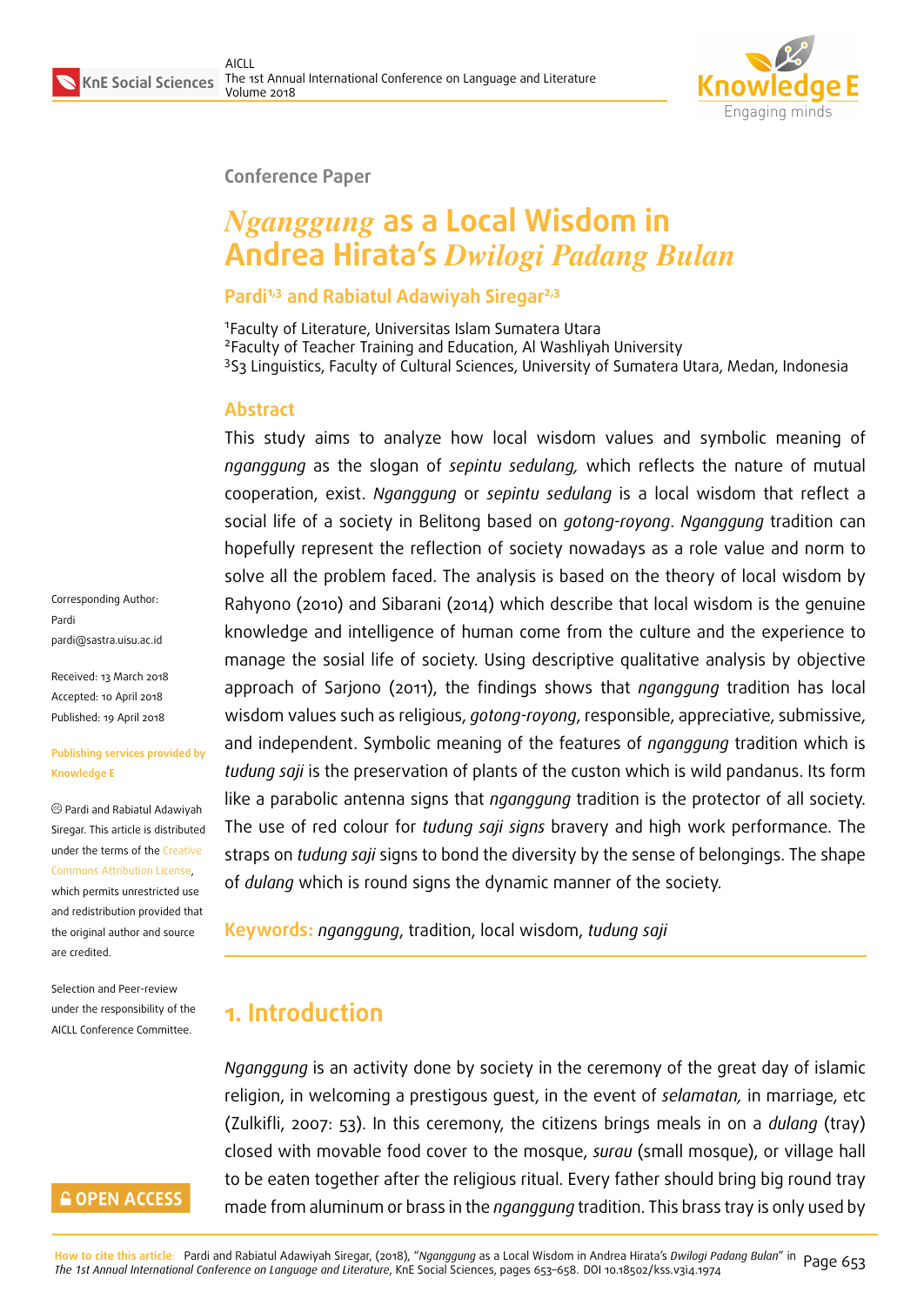



several citizens now. On the tray meals are arranged deal with the rule. If the tradition is about *nganggung* of cakes, the tray must be fulfilled with cakes on. If it is *nganggung* of rice, must fulfilled with rice on, if *nganggung ketupat,* fulfilled with *ketupat* and so on. *Nganggung ketupat* is usually held on Ied Al-Fitr. The tray is covered with food cover made from pandanus leaves, and painted. This food cover can be found in markets.

This tray full of meals is brought to mosque or to the place agreed to be served and to be eaten together. The meals on the tray is served in the sense of sincerity and proud.

A tradition of course is done to sustain local wisdom. Local wisdom in foreign language is often concepted as local policy, local knowledge, or local genious. Local wisdom can also be meant as a thought of live. The thought is based on clear mind, good attitude, and the other positive things. Local wisdom can be translated as the masterpiece of mind, deep feeling, attitude, behavior, and also a suggestion for glory. Dominant local wisdom will create good mind and attitude.

## **2. Literature Review**

Rahyono (2010: 7) states that local wisdom is human intellegence owned by certain ethnic group obtained through experiences in society. It means that local wisdom is the product of certain society through their experiences. Other society do not experience it also. The values strongly tied in a certain society for long time. Sibarani (2014: 180) says that local wisdom is a genuine wisdom and knowledge of a society heritaged from noble value of local culture to manage the social life of society. Regarding to this, local wisdom is not only a cultural values but the cultural value can be utilised to mananga the society llife in achieving the welfare and peace.

It can be simplified that local wisdom is owned by society with good attitude and personality to develop the local potentiial and resources to the better life. So, local wisdom utilised can be sourced from cultural values which can be applied nowadays, both cultural value for peace creating and also welfare increasing.

Although local wisdom is not a science, it can be a source of modern knowledge by creating theories and paradigma which can be formulated and counted logically. It is also being a noble culture created by human ancestor by an experience and then being a certain formula and can be utilised to managa the social life of young people.

In the context above, local wisdom becomes unseparated part of society life as portrayed and described in Andrea Hirata's Novel *Dwilogi Padang Bulan.* The novel tells about the local wisdom in the society especially aspect of life which support the creating of good attitudes. The tradition of religious ceremony as the ceremony of the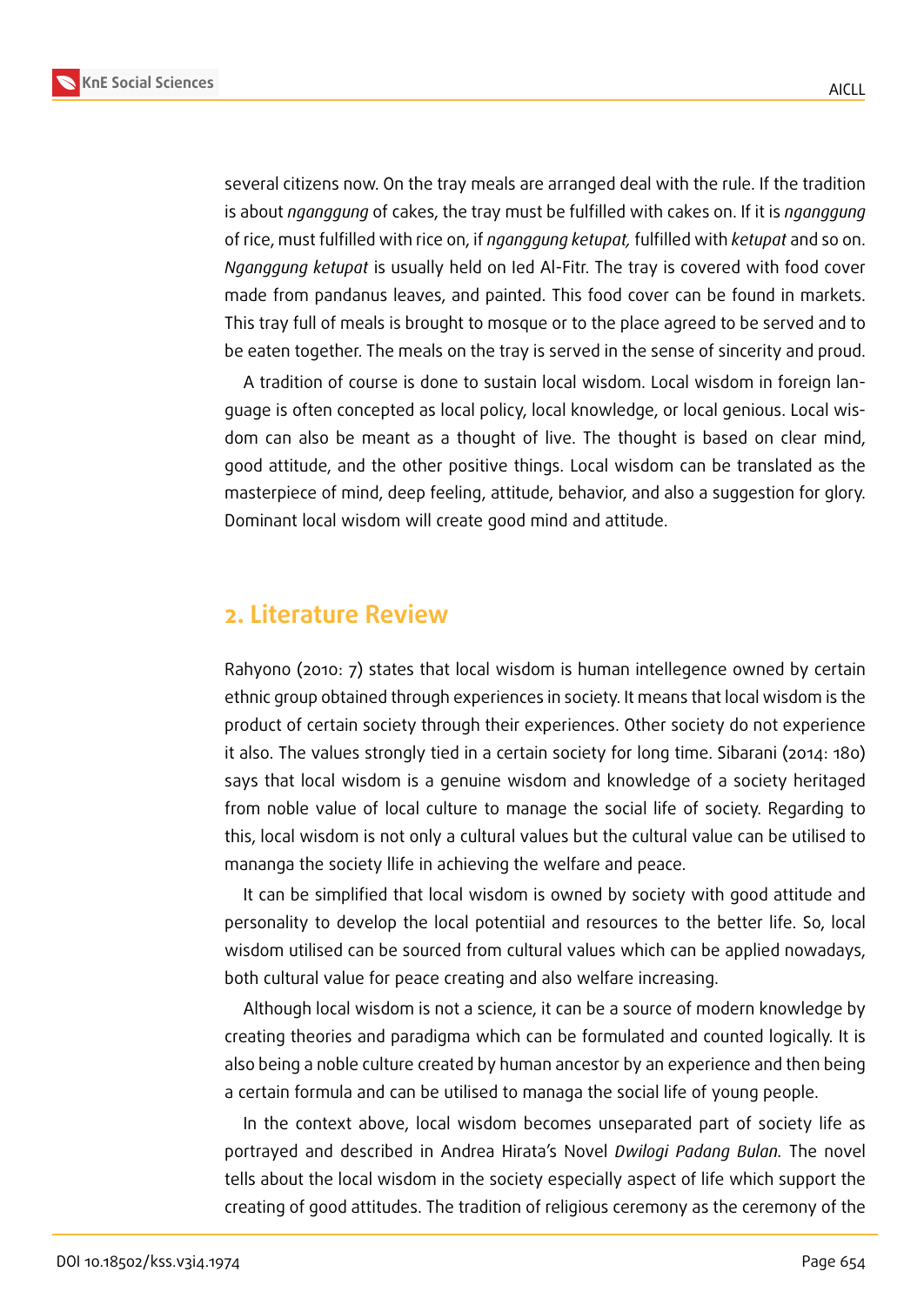

Birth of Muhammad Prophet which *nganggung* tradition exists. The tradition contains religious value, responsibility, respect, gotong royong, obedient, and independent.

Malay culture is one of a social phenomenon described in the novel *Dwilogi Padang Bulan.* The focus of this study is the sociology of literature on the *nganggung* tradition as a religious ritual. Ratna (2011: 1) states that socilogi is a science centered the attention on the aspects of society in general and the attempt to get the general schemes in the society life. Damono (2010: 3) describes that there are two trends of approach in literature sociology study. First, an approach standardised to the consideration that literature is a mirror of economics proses. Second, an approach used in literature sociology is text analysis to find out the structure to be used to undersand the story representation of the novel.

# **3. Research Method**

This research uses descriptive qualitative analysis with objective approach. Saryono (2011: 1) states that qualitative research is a research used to investigate, to illustrate, and to describe the quality or the speciality of social influence which can not be explained. The data of this research are the words, phrases, and sentences in the novel. Moleong (2010: 157) says that data source for qualitative research is the words and the acts as the primary data. the rest, documents and so on is the secondary.

## **4. Discussion**

## **4.1. Local wisdom vallues in Nganggung tradition**

#### **4.1.1. Religious or spiritual value**

*Nganggung* tradition has a dimension of religious or spiritual values. It can be seen in the process of the ceremony. *Nganggung* tradistion always holds at the mosques not houses as known, mosque is a symbol or the sacred place to pray for moslem.

Before the meals eaten together, they read Al Fatihah for the Profet Muhammad SAW, His friends, family, and for moslem. In Islam perspective, this tradition is similar with the *tafakul* concept which means sharing or caring. Helping each others, loving each others among moslems are the characteristics of *tafakul* concept.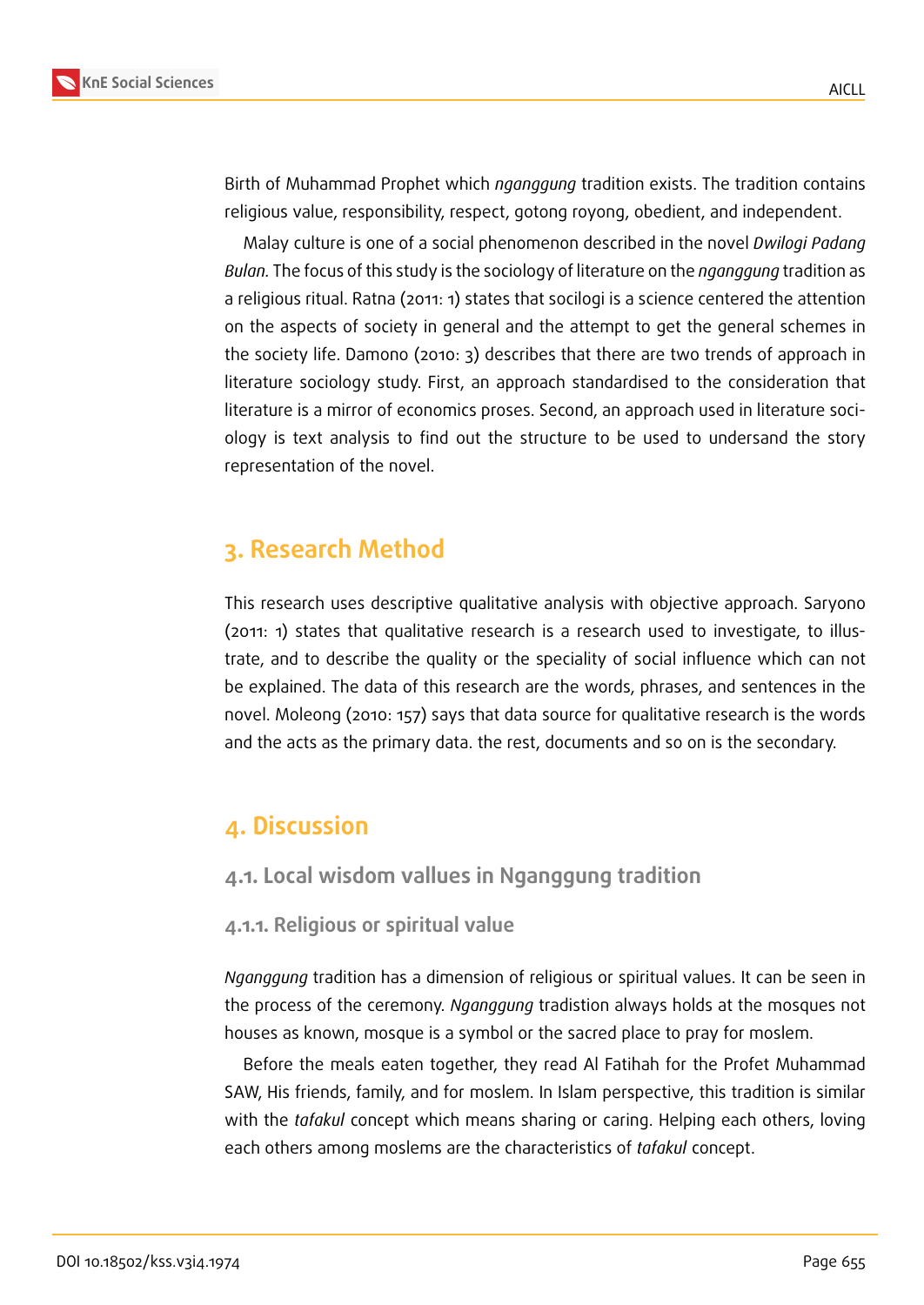## **4.1.2. Gotong Royong (Mutual Cooperation) value**

In *nganggung* tradition, *gotong royong* value exists. For the example, when one of the society members died, the society will together do *nganggung* to mosque to decrease the burden the abandoned family *Nganggung* will be held on the third day, seventh day, twenty fifth day, forty day, a hundred day and a year as not to burden the abandoned family.

## **4.1.3. Hospitality value**

Viewed from the perspective of Islam, *nganggung* can be categorised as the concept of hospitality. *Nganggung* is not only a tradition of eating together but also a tradition to create the spirit of gatherness among members of the community. The society, especially their men, has their own activities in the farm, garden, or office that is way this tradition becomes a perfect time to meet and exchange thoughts, as well as to melt the fatigue of working all days. The tradition is often interspersed with questions abotu the condition of each peppered with jokes so that strengthening the social networking among the members of the community. The people in the tradition swap the dulang to taste and to enjoy the dishes brought by the other people, sitting face to face with atray arranged lengthwise making it easier to eat the dish.

### **4.1.4. Responsibility and social value**

There are sociological values that should be maintained in the *nganggung* tradition. For example, when the citizens held *nganggung*, indirectly the citizens carry out a social communication, a social care, and even a sense of gotong royong. It can be seen when a member of the society get a calamity, the society will hold *nganggung* in the mosque. This proves the caring and condolences to the bereaved with voluntary. That is way the tradition has a sociological value. This tradition must be preserved to prevent the crisis of alienation. Social communications is built in the tradition.

## **4.2. Symbolic meaning**

## **4.2.1. Tudung Saji (Moveable food hood)**

*Tudung saji* is made of pandanus leaves. It is a characteristics of this province. The use of pandanus leaves as *tudung saji* symbolises the persistence and skill in processing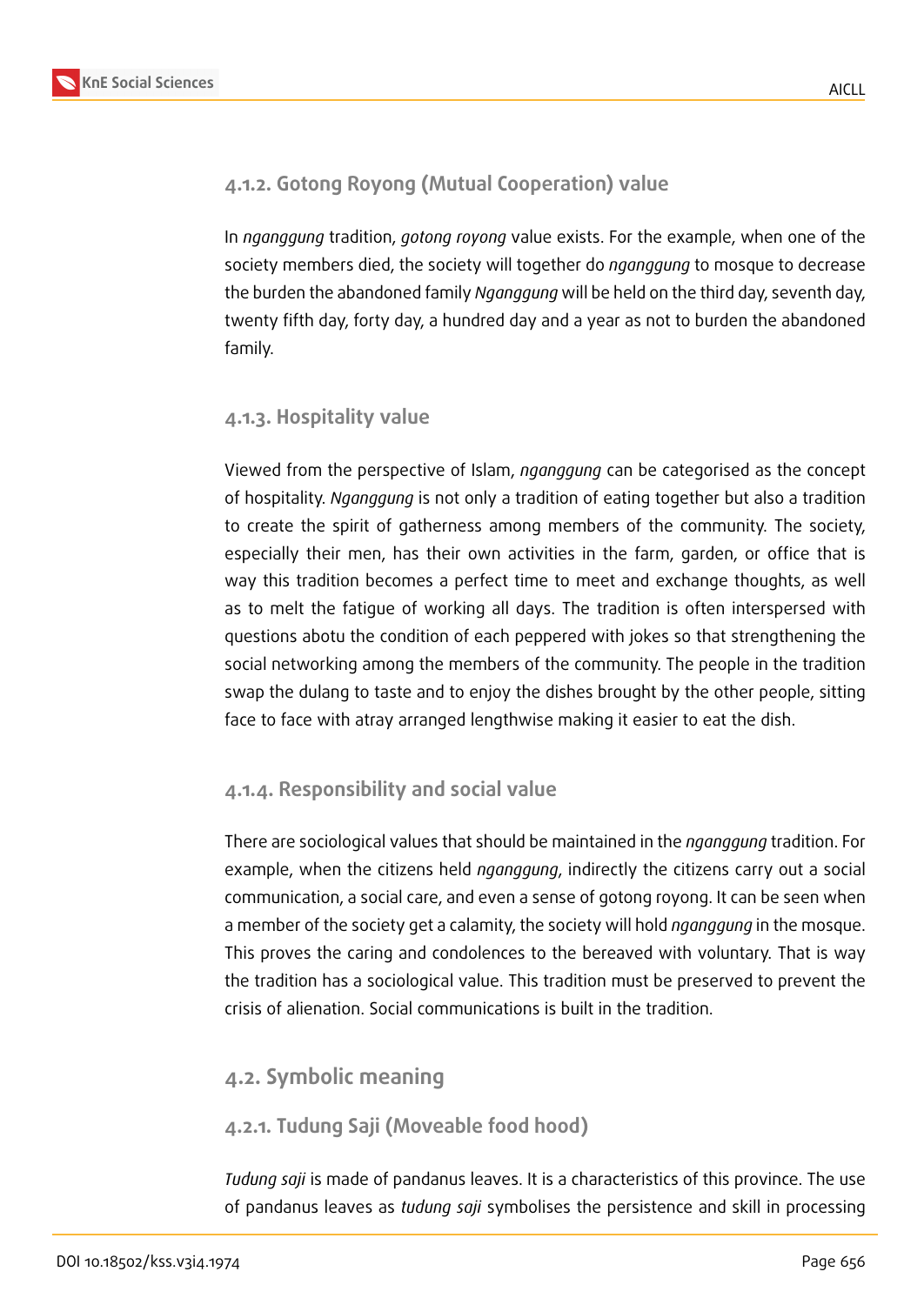

forest resources of the society of Petaling villagers. The awareness of the struggle of the ancestors who have built the village in the past time can be preserved by the young man. Pandanus plants are still used and preserved as an icon as well as a form of respect to their noble values of the ancestors.

The shape of *tudung saji* likes a parabola. It contains the symbolic meaning that diversities are accommodated in a place so that no citizen is more special than the others. All of them have the same rights and duties, have guaranteed security and comfort to live and to work in Petaling village wherever they come from.

The dominant color of the serving hood is red. The used of the color symbolizes courage to tell the truth as well as describe the high work motivation. For example, when they feel disturbed by members of the community who are doing unsetting actions, the do not hesitate to rebuke.

#### **4.2.2. Tape binding**

Tape binding is used to bind the leaves of the pandanus leaves. The tape binding is made of rattan blades. The tape made circular to sides, outside and inside, while between the rattan and pandanus leaf sheets are knitted forest and reinforced with rattan rope. symbol that emphasizes that people can prosper and prosper if the differences are tied with togetherness and sense of belonging to the village in which they live.

#### **4.2.3. Tray**

Tray is used to place the meals on. The tray form is round which symbolise that the society lives dinamics and flexible.

## **5. Conclusions**

The symbolic meaning of the attribute of the *Nganggung* tradition in the form of a hood is: the preservation of traditional plants in the form of forest pandanus, as well as meaningful preservation of the noble values of the ancestors; of its parabolic shape symbolizes the *Nganggung* tradition as a guidance for all; the color red as the dominant color of the hood symbolizes the courage and high work ethic; straps symbolize the binders of diversity with togetherness and belonging; the rounded shape of the tray symbolizes the dynamic attitude and flexibility of its inhabitants.